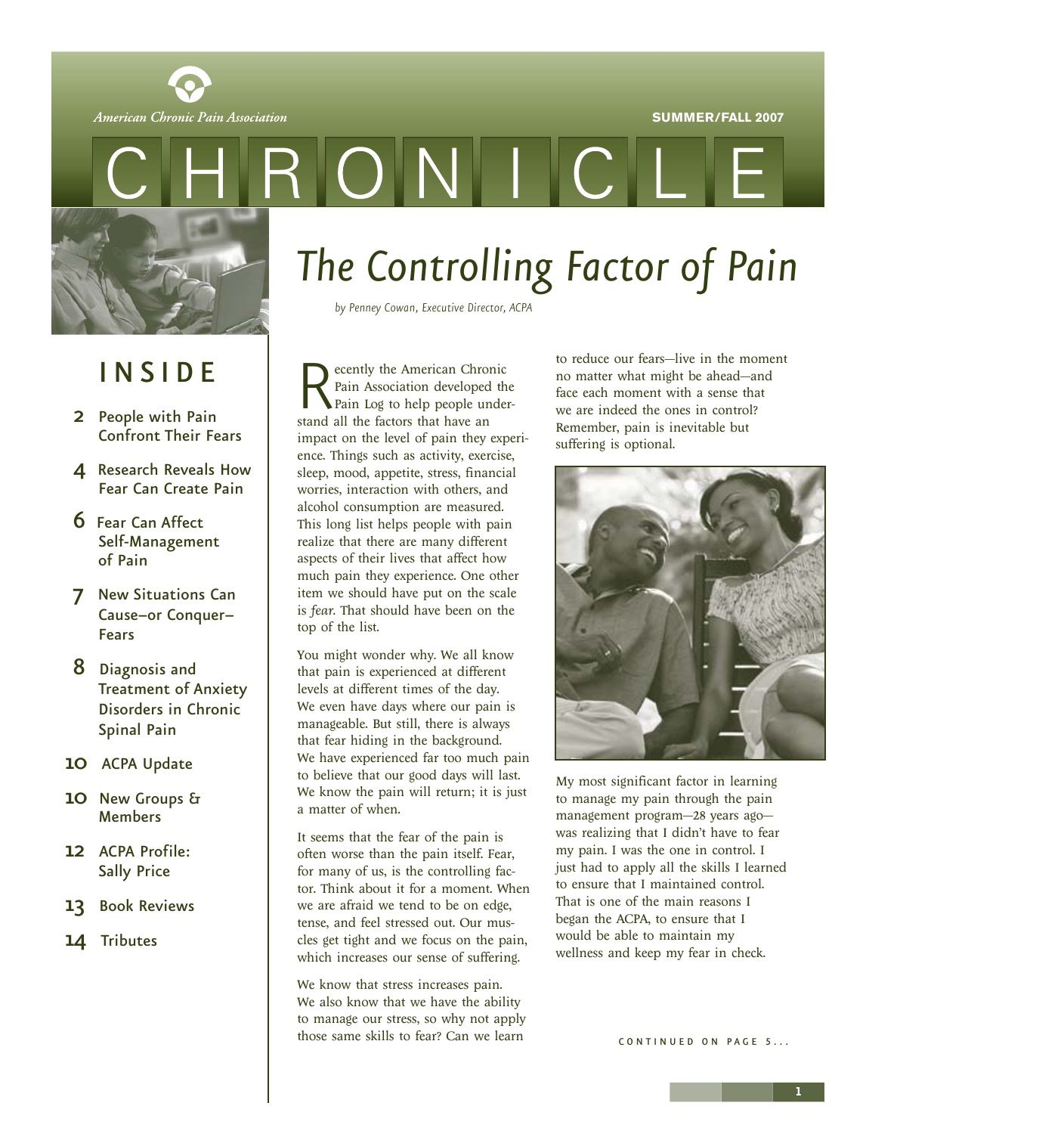# <span id="page-1-0"></span>*People with Pain Confront Their Fears*

*by Sally Price*

**M**ention fear to a person with<br>the chronic pain and you'll get a<br>torrent of emotions. chronic pain and you'll get a torrent of emotions.

For those who have no hope, it's a, "huge, huge fear," said Kathie Hood facilitator of an ACPA chapter in Danville, California. "Everyone else has a problem but they get over it and get on with their lives. [People with chronic pain] fear it will never go away. They fear it will get worse. They think, 'I can deal with it today, but if it gets worse, will I be able to?'

"They fear they will lose the relationships that are so important to them. They fear they won't be able to be the grandmother or parent they want to be," she said. Kathie has a 3-and-a-halfyear-old granddaughter, and said she steels herself for her visits by taking extra pain medication, explaining, "I so want to be there for her."

There are also social fears, according to Kathie. It is hard to lose old friends who cannot deal with the pain and hard to make new ones. With new or old friends, there's fear that you won't be able to keep dates and enjoy parties. "We fear that we'll not be able to continue favorite activities," she said, citing the needlework and calligraphy she's given up because of chronic neck problems and difficulty holding up her arms.

## *Fear of Medications*

Trish Walch, an ACPA facilitator in Irwin, Pennsylvania, fears that doctors will label her as a drug seeker. After 12 years of taking opioids, Trish notes her doctors' nervousness about prescribing pain medications and their need to protect themselves whenever she has to sign a contract—which occurs every three months. She said, "It makes you



feel you've been singled out and looked down on. You fear at some point they're going to say 'you can't have this anymore.'"

On the other side, some are afraid of opioid medications. Kathie said she had "a fear of taking drugs—a fear of dependency." Now, she said, she makes appropriate use of medications and has overcome that concern, using a positive attitude to find ways to do what she wants to do.

## *Fearing What Others Think*

Worrying about the opinions of others can be very restrictive for a person with chronic pain, who may give up social activities to avoid public reaction. Trish, who has fibromyalgia and is very affected by cold, loves to go to hockey games to watch her nephew play. But she must use cushions, blankets and mittens to sit in "that freezing cold environment" for over an hour. "People don't understand that you're just trying to get through life the best you can," she said. "Most of the time I can rise above it and push on. Other

days I don't feel strong enough to push through that storm."

Trish deals with fear of pain by preparing for bad pain days. She has a reclining wheelchair, walker, and scooter on hand. "Some days I don't need any and other days I need one or the other," she said.

While there's a healthy fear that keeps us from doing stupid things, other fears can be blown out of proportion and control our lives. Memories of when the pain was a 10 (on a pain scale of 0 to 10) can force us into thinking the pain will spike to that level if we exercise, hike, or stretch, making us avoid on these helpful methods of managing pain.

## *Fear Brings Out Strengths and Creativity*

Pat Merritt, an ACPA facilitator in New Jersey, said fear used to rule her life. Twelve years ago, when she first began to deal with chronic pain in her left leg caused by a pinched nerve, she had many disappointments with activities. She said, "It caused me to rethink how I communicate my needs with others. I was challenged to rise to the occasion and ask for what I needed."

Pat used to be afraid to travel "because I knew I would be in pain from sitting, standing, or walking." Now she gets all the information she can beforehand, so she can try to modify things to accommodate her needs, she said.

Sometimes fears can be very concrete, as for Romona Johnson, 44, of Tampa, Florida. Romona suffers from Reflex Sympathetic Dystrophy (RSD), a neurological disorder characterized by severe burning pain, fever, chills, and numbness. Romona said she fears having her leg amputated as the RSD progresses.

CONTINUED ON PAGE 3...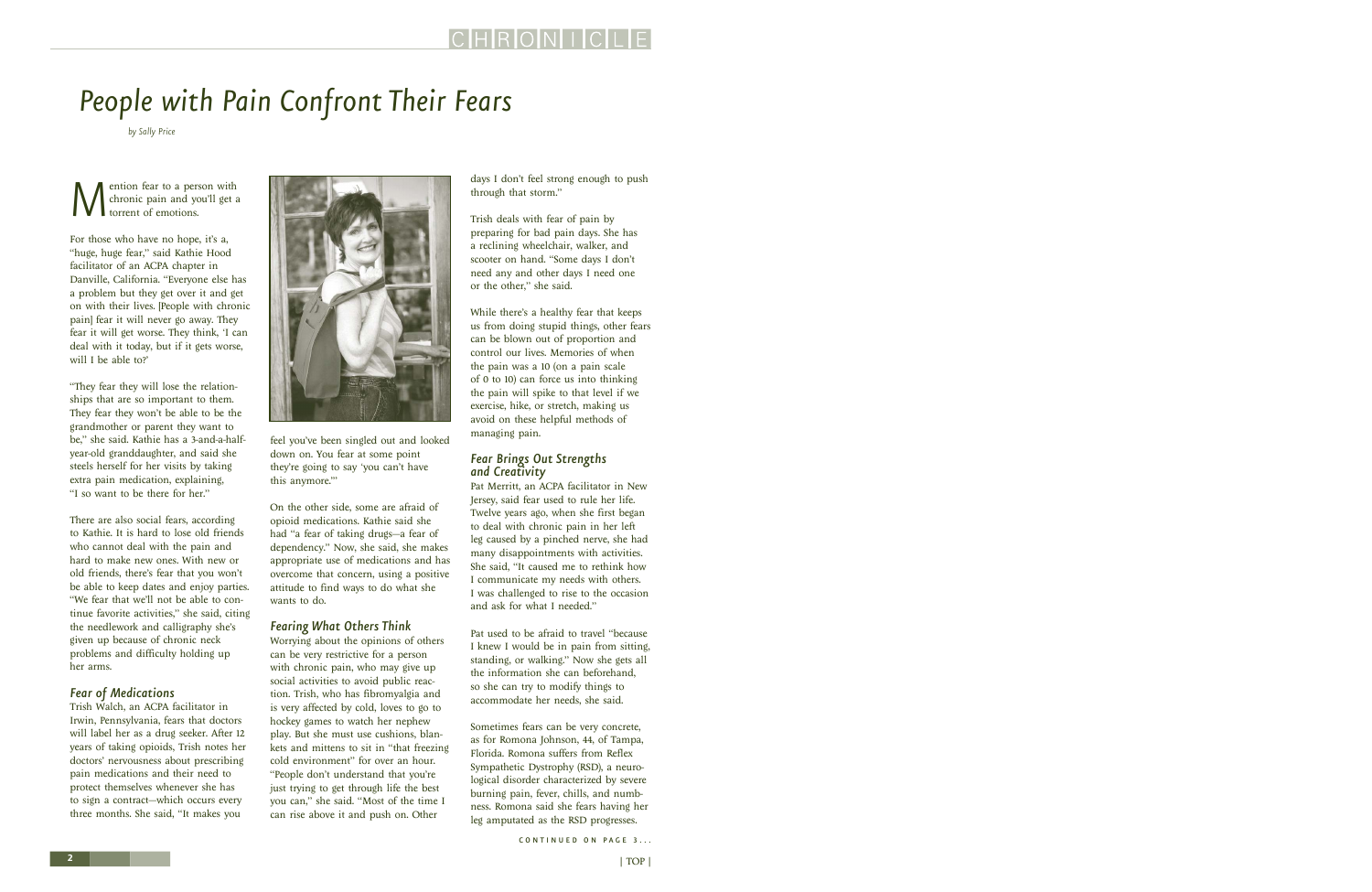## <span id="page-2-0"></span>*Physical and relaxation exercises help some deal with fear.*

#### CONTINUED FROM PAGE 2...

She deals with her pain by painting and lately has been experiencing pain in her right arm. She fears she may not be able to continue the painting that has become so important to her.

For now, Romona paints acrylic abstracts, using colors that express the pain she is feeling. Surrounded by 25 pictures she has painted, Romona recently said, "Painting relaxes my soul. When I'm going through a tough time, I will express what I feel on canvas. It helps me not focus on the pain."

*Using Support and Relaxation* Seeking psychological support is an important part of dealing with fear of pain, whether one sees a counselor or has a circle of friends to talk to and be with. Trish calls her psychologist a valuable part of her treatment plan. "All of us need to have that unconnected sounding board with whom we can express ourselves. The psychologist," she said, "helps me with some of the fears and plans for the future, so I don't fear as much."

Trish said she has found many new friends through her ACPA support group and pain management workshops. "You meet people who understand what it's like and don't judge you," she said. These friends help her deal with her fear of the future, when



her parents won't be around to provide support in her daily life. Physical and relaxation exercises help some deal with fear. Trish uses yoga, Tai Chi, Traiger, and trigger point massage, as well as biofeedback and hypnosis.

Pat said she does yoga and meditation. "I find they help me to calm my body, explore my thought processes and come up with creative solutions to deal with chronic pain," said Pat. A registered nurse, Pat has just opened her own holistic practice so she can balance her pain and patients better. "I now make my own schedule and see clients at a work level I can tolerate." She is certified in aromatherapy massage, reflexology, and guided imagery.

Learning to readjust to the major differences chronic pain makes in a life is important to Kathie, 64, who lives with her husband in Walnut Creek, California. "We have to learn a new balance in our lives," she said.

Kathie's pain began with an accident when she was 18 years old and slipped on a rock, landing on the back of her neck. Now with a fused neck in addition to stenosis of the back and osteoarthritis, she had gained much perspective from observing others in her ACPA group, especially those she feels have much worse problems.

Her years of experiences have led her to her faith, which she sees as a sure cure to fear. "Most of my fear I've been able to handle through my beliefs… God will always take care of me, be with me and have a plan for my life. That really sums it up," she said.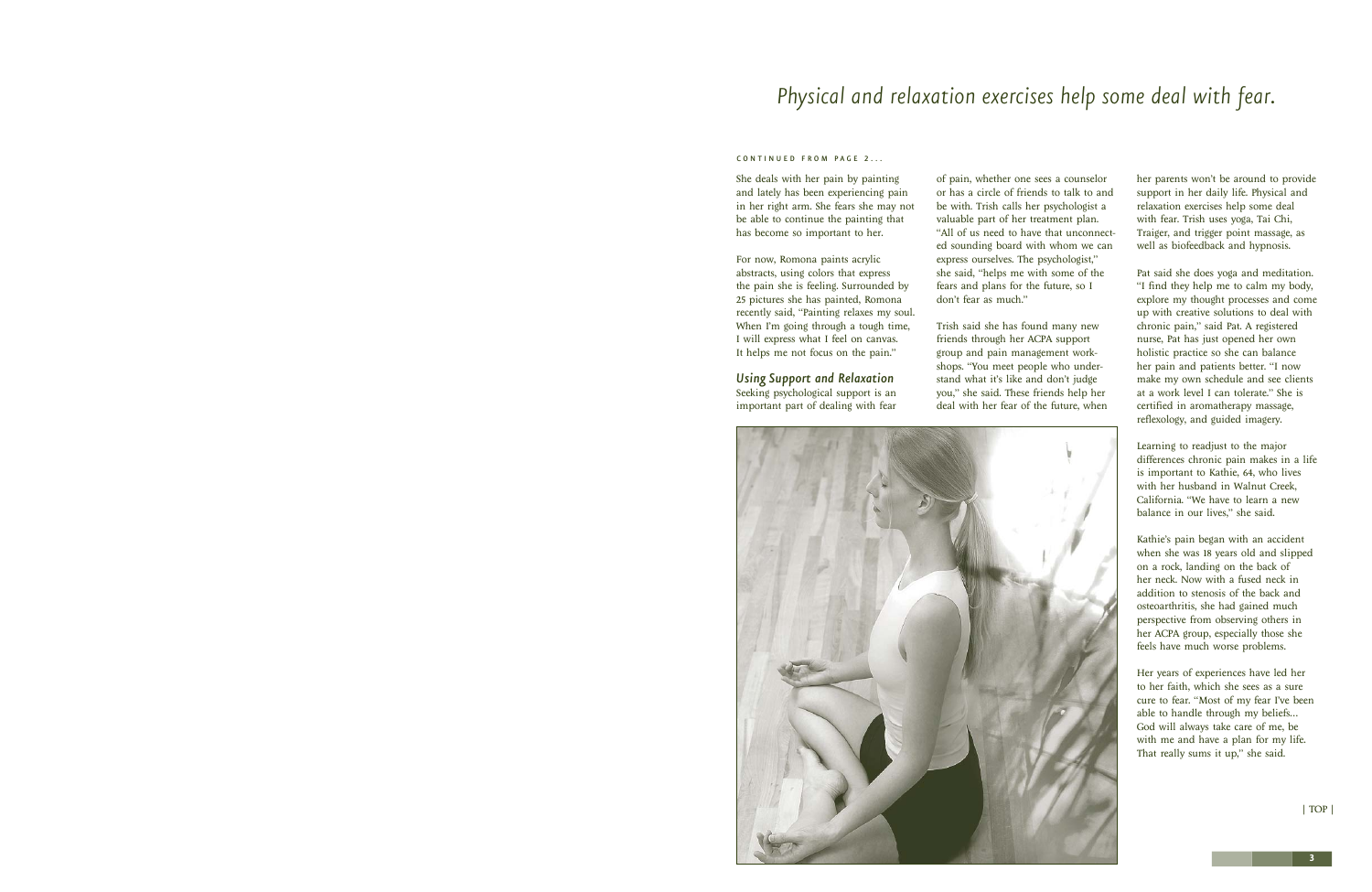## <span id="page-3-0"></span>*Research Reveals How Fear Can Create Pain*

*by Stanley Chapman, Ph.D.*

Chronic pain often disrupts almost every aspect of life, so it is natural to experience fear or anxiety (I will use these words interchangeably) in relation to it.<br>We would expect people with pain to worry and to wonder, hronic pain often disrupts almost every aspect of life, so it is natural to experience fear or anxiety (I will use these words interchangeably) in relation to it. "How will this constant presence of pain and its limitations affect my future? Will I ever have a good life again?"

This fear is a natural result of pain, but it also becomes a *cause of more pain* and reduced quality of life, in a kind of vicious cycle. Dental hygienists report that people undergoing painful dental procedures report more pain if they are anxious about the procedure. Fearful individuals often develop tight muscles and attend more closely to sensations of pain, both of which can make the sensation of pain worse. When your muscles are tense for a long period of time, your pain levels increase.

Several studies show that anxiety in the presence of chronic pain is a strong predictor of more intense physical complaints and a poorer adjustment (McCracken, et al. 1998, 1999). A 2006 study by Ochsner et al. in the journal *Pain* used a technique called functional magnetic resonance imaging (which traces brain activity) to study responses to a painful heat stimulus applied to the forearm. It found that certain areas of the brain important to pain were activated most strongly in people who were most anxious.

#### *Anxiety Reduces Activity*

The anxiety that accompanies pain can increase vulnerability to disease, interfere with needed sleep, increase irritability, and limit social and physical activities. Commonly, people with chronic pain reduce or even cease physical activity out of fear that their condition could be made worse with the wrong movement, even in cases where no such additional harm can be expected. This inactivity then contributes to further disability and depression.

In recent years, there have been many studies of "catastrophizers," people who represent the ultimate in fear, negative focus, and pessimism. People with pain who catastrophize ruminate on the presence of pain, magnify its negative aspects, and perceive themselves as unable to control pain or related problems. This response pattern is associated with continued severe pain and disability and a much poorer response to medical treatments designed to relieve pain and/or improve function. The research suggests something like a self-fulfilling prophecy: individuals who expect the worst and focus on the negative experience the worst and

have outcomes that are the most negative. [Editor's note-Many people may respond to life's challenges this way, not just people with chronic pain.]

#### *Fighting the Fear*

How can you combat fear, particularly if it is a natural part of the pain experience? Important steps include:

- ❋ Recognizing fear as a problem to work on
- ❋ Learning more facts about the chronic pain problem
- ❋ Focusing on positive things that you and your treatment team can do to alleviate pain and improve function

It is critical that your health care professionals have the expertise and technical skills needed to treat pain. They should evaluate all components of your condition and thoroughly discuss treatment options with you. You will have better results if you are an active participant in treatment planning and not just a passive recipient of care.

You can also quiet your fears by sharing reactions and experiences with others who have similar problems and have learned positive coping techniques. You can find a support group for a specific painful condition or for coping with chronic pain in general. You can locate ACPA groups at <http://www.theacpa.org/about/groups.asp>.

Learning more about your condition can also subdue anxiety. (Being a member of the American Chronic Pain Association is one excellent step to obtain information and reduce fear!) Some helpful books are: *Managing Pain Before it Manages You* by Margaret Caudill, or *Learning to Master Your Chronic* Pain by Robert Jamison. CONTINUED ON PAGE 5...

[| TOP |](#page-0-0)

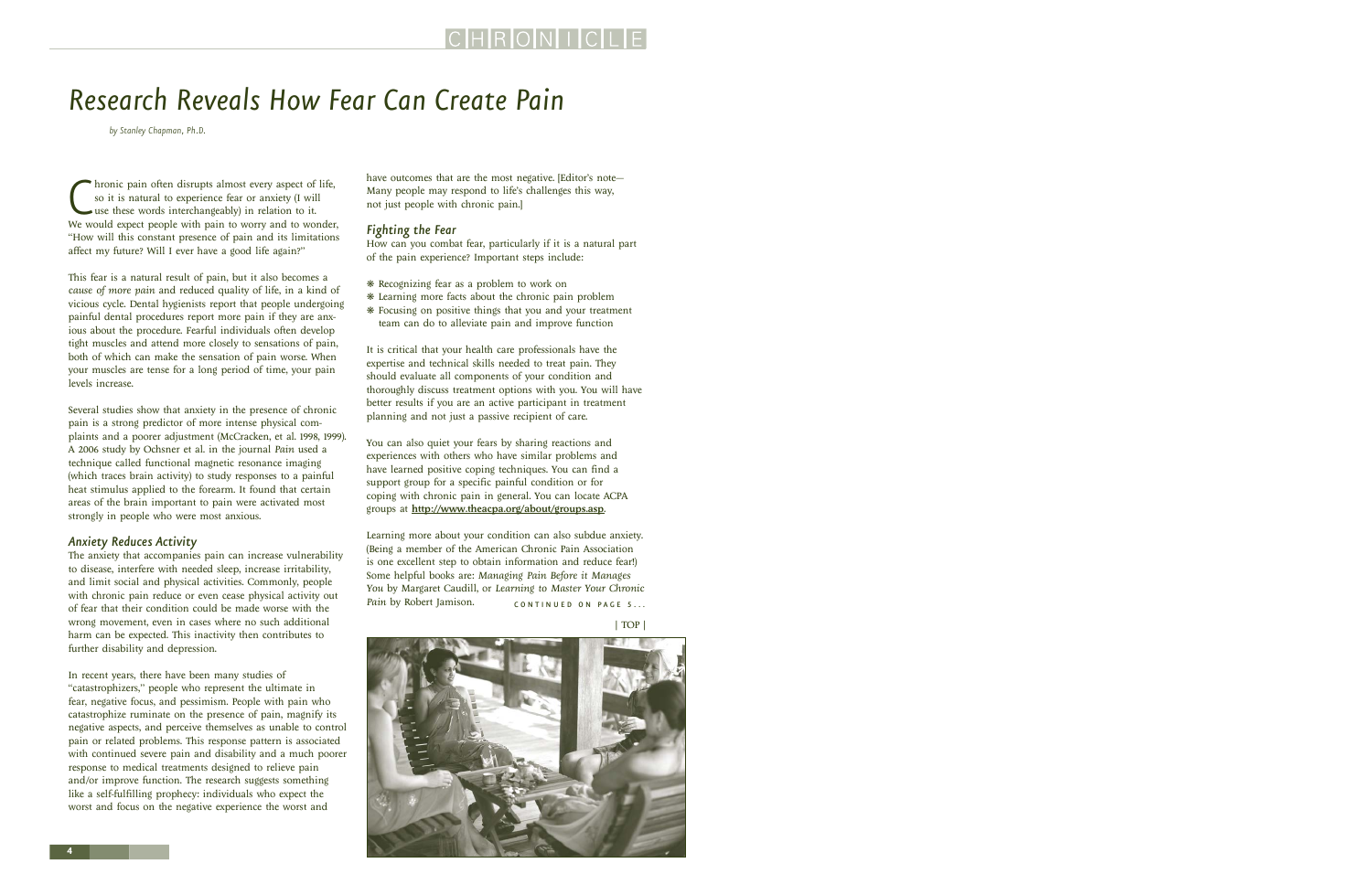## <span id="page-4-0"></span>*Quiet your fears by sharing reactions with others.*

#### C O N T I N II E D F R O M P A G E 4

If you read *The Pursuit of Happiness* by David Myers, you will find that fundamental happiness is dependent on many factors that are not completely prevented by pain, such as close relationships, high self-esteem, meaningful spiritual values, an outgoing nature, taking control of your own destiny, being optimistic, and focusing on the positive aspects of life.

#### *Treatments to Reduce Anxiety*

There also are many treatments that can alleviate pain and pain-related anxiety. Research conducted by this author and colleagues in several interdisciplinary pain centers suggests that relaxation methods can help people with pain. These include:

- ❋ Deep breathing and meditation
- ❋ Autogenic training—focusing on feelings of warmth and heaviness throughout the body
- ❋ Progressive muscle relaxation—focusing on sensations while sequentially tensing and relaxing many muscles
- ❋ Imagery—focusing on a scene or image that is very relaxing to you, such as being at the beach or mountains

To be effective with such methods, you have to practice them on a daily basis. When you develop the ability to relax well with use of a brief procedure, you can maintain relaxation throughout the day. You can buy tapes or CDs to guide relaxation, (<http://acpa.stores.yahoo.net/painrelbreat.html>) or learn from an experienced leader.

Biofeedback therapy can help to identify and change physiological aspects of anxiety, such as muscle tension, blood flow, perspiration, and/or brain wave patterns. A machine reads your responses while you work to modify these responses as you view them on a screen.

Relaxation and biofeedback are both examples of cognitivebehavioral therapy, which addresses thought patterns, beliefs, and attitudes (cognitions) as well as behaviors. Such therapy directs you to develop helpful thoughts and behaviors for coping with pain, and dispels the fear that quality of life is impossible with a pain problem. Many factors that affect fear and pain might be addressed, such as proper pacing of activities, beliefs about pain and one's ability to control it, assertiveness, communication skills, and maintaining selfesteem, perspective, and a positive attitude amid loss and change.

In the end, we must understand that fear can be managed and reduced and that doing so successfully is an important part of successful pain management.

**Dr. Stanley Chapman, Ph.D. is a Psychologist and Associate Professor of Anesthesiology, Center for Pain Management, Emory Healthcare.**

#### Selected References:

Caudill, M.A. *Managing Pain Before it Manages You*. New York: Guilford Press, 1995.

Chapman, S.L., Jamison, R.N. Sanders, S.H. et al. Perceived treatment helpfulness and cost in chronic pain rehabilitation. *Clinical Journal of Pain* 2000;16:169-177.

Jamison, R.N. *Learning to Master Your Chronic Pain*. Sarasota, FL: Professional Resource Press, 1996.

McCracken, L.M., Faber, S.D. & Janeck, A.S. Pain-related anxiety predicts non-specific physical complaints in persons with chronic pain. *Behaviour Research and Therapy* 1998;36:621-630.

McCracken, L.M., Spertus, I.L., Janeck, A.S. et al. Behavioral dimensions of adjustment in persons with chronic pain. *Pain* 1999;80:283-289.

Myers, D. *The Pursuit of Happiness*. New York: Harper & Collins (Quill), 1992. Ochsner, R.N. Ludlow, D.H., Knierem, K. et al. Neural correlates of individual differences in pain-related fear and anxiety. *Pain* 2006;120:69-77.

[| TOP |](#page-0-0)



## *[Controlling Factor](#page-0-0)*  CONTINUED FROM PAGE 1...

Once we have resolved to understand the role that fear plays in pain, and keep the fear in check, we might actually be able to reduce our sense of suffering.

In this issue of *The Chronicle*, three medical professionals who serve on the ACPA Advisory Committee discuss the effect that fear and anxiety can have on our pain, physically and emotionally. In other articles ACPA members talk about how they have learned to confront and conquer their fears. All point out that knowledge, support groups, and relaxation and pacing techniques are key factors in controlling fear and managing our pain. These are the areas where ACPA can play an important role in their lives and yours.

*Additional viewpoints on pain and fear are available in a recent issue of* Pain: Clincial Update*, a publication of the International Association for the Study of Pain. You can find it at their website, <http://www.iasp-pain.org> by clicking on the Publications link.*

[| TOP |](#page-0-0)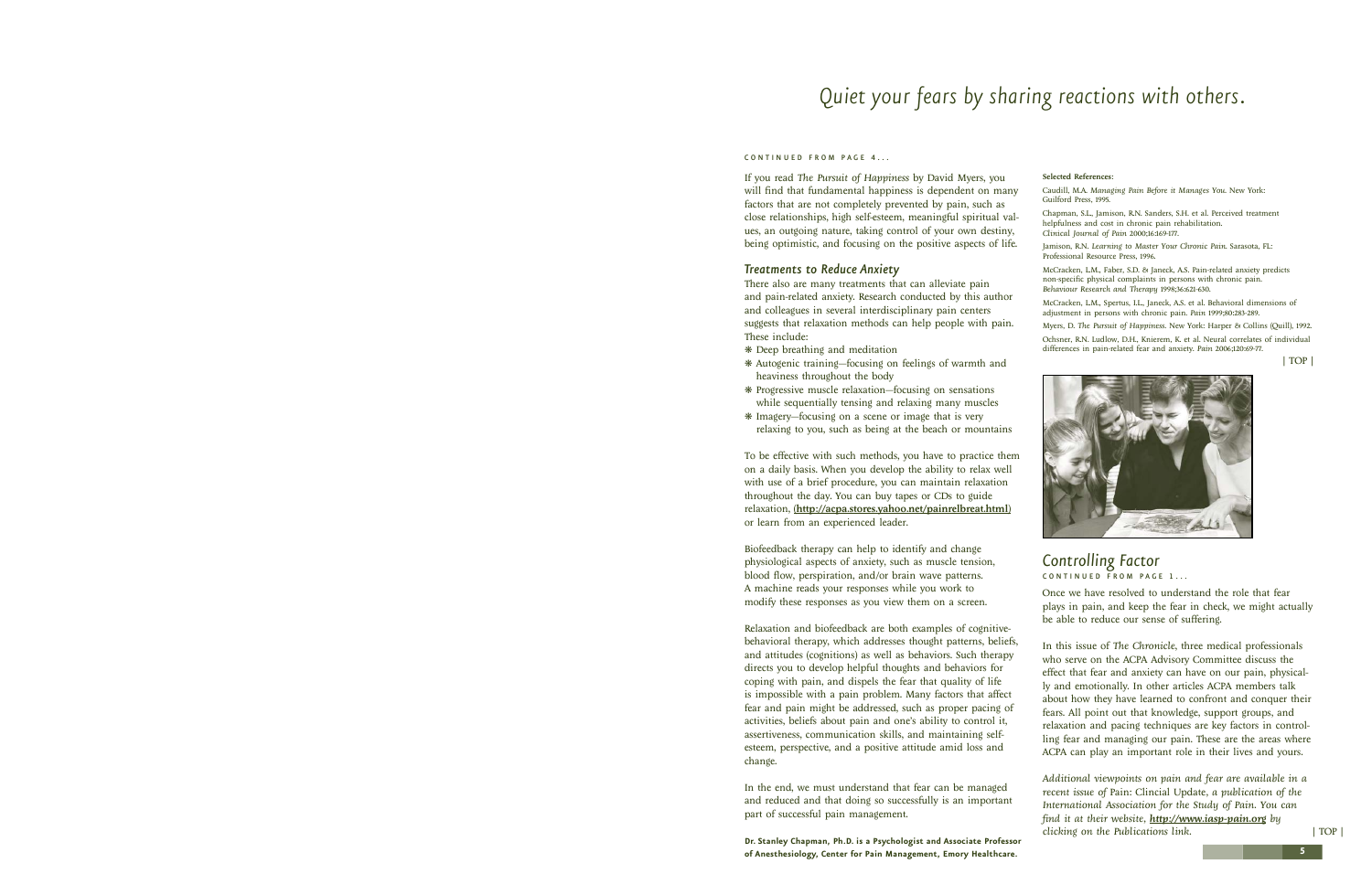# <span id="page-5-0"></span>*Fear Can Affect Self-Management of Pain*

*by Gail C. Davis, EdD, RN*

 $\begin{bmatrix} 1 \\ 1 \end{bmatrix}$ s it possible that the fear of pain can affect how we manage it? The answer is undoubtedly "yes". The mind can be a powerful force in how we deal with most things in our lives, and how we manage pain is no different.

What "fear of pain" means may be quite different to each of us and it is important to identify this individual meaning to effectively deal with it. We might express our fears with statements like these:

- ❋ Certain movements will make my pain worse or cause reinjury.
- ❋ Pain keeps me from doing what I need to do.
- ❋ I'm embarrassed to use aides or supports (such as a cane or walker) that would allow me to do more.
- ❋ I'm afraid to participate in social activities because this often makes my pain worse.
- ❋ Taking certain medicines will lead to dependence or addiction.

In addition to thinking about and examining our individual pain-related fears, it's also important to review the meaning of pain self-management. I interpret it as three components: pain relief, pain modulation, and self-efficacy. 1

- ❋ *Pain relief*, easing or alleviating the pain, is most commonly addressed by the use of medicine.
- ❋ *Pain modulation* refers to using a variety of techniques to soften the effects of pain over time and under a variety of circumstances; included are such methods as massage, guided imagery, distraction, and exercise. Each person develops his or her own "bag" of methods to pull from as needed. What we put into this bag



and how successfully we pull from it becomes a very important part of pain management.

❋ Essential to this success is *selfefficacy*, or the belief that a technique can be performed.

This is where fear plays a huge role and why recognizing and dealing with fear becomes so important. If you fear that you "can't do it," you're more likely to avoid trying to do it. For example, if you believe that exercising or participating in social events is going to make your pain worse, you'll avoid these activities. This avoidance will likely lead to your becoming more physically disabled, more isolated, and more depressed. The overall intensity of the pain may also increase if you avoid taking medicine or wait to take it until pain is at its worst.

### *Anxiety in Social Situations*

Socially related fears are common with pain; these fears often overlap with fears of embarrassment or of not pleasing others. This might be expressed as, "I didn't go shopping with my friends because I was afraid that my pain would get worse" or "I was hurting so bad when I got home from shopping, but I didn't want my friends to know how I felt. I know I'll pay for this for a few days."

This fear may lead to social isolation in the first example or to exacerbation of pain in the second. The fear of not pleasing others—rather than assertively stating what your realistic limitations are and planning activities accordingly—can have an extremely negative impact on pain management. The fear of embarrassment—because you need to use adaptive resources—is a socially related fear that can also lead to social isolation and prevent you from going places, staying connected with friends, and enjoying activities you love.<sup>2</sup>

CONTINUED ON PAGE 9...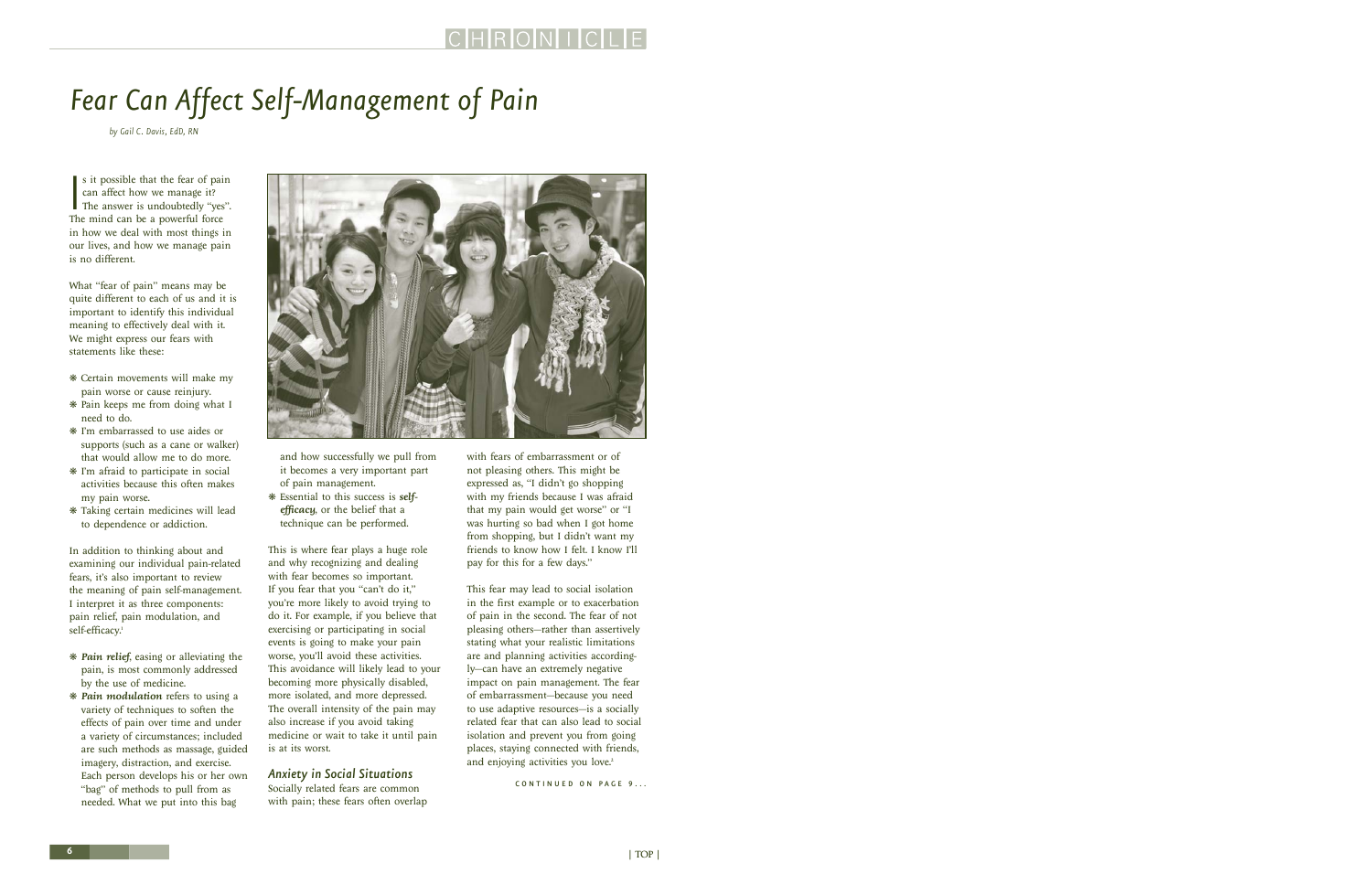## <span id="page-6-0"></span>*New Situations Can Cause–or Conquer–Fears*

*by Maggie Chesnut*

remember the terror of turning off<br>the highway. The feeling in the pit<br>of my stomach swelled as we near<br>the turn, a mixture of excitement and remember the terror of turning off the highway. The feeling in the pit of my stomach swelled as we neared nausea. I tried not to think about it as final, but as a temporary residence. Still, I didn't feel like I was arriving; it felt like leaving.

I've never felt more alone in my life than when I watched the family van turn the corner, leaving me at my new college. Even in middle school when I was too scared to tell anyone about my pain, I still had my parents. Now, I was on my own.

Despite my fears, I jumped up from my new bed when my new roommate walked in. I was excited to meet her because she had celiac disease as well, she was from the same area of New York, and our names were very similar. Naturally I thought we'd be best friends.

We had corresponded through email over the summer and, predictably, the main topic was celiac disease. I had never met another person with celiac disease, even after starting ACPA's [Growing Pains](http://www.theacpa.org/people/growing_pains.asp), a support group for chronically ill youth.



our favorite gluten-free products, and even mused about the possibility of starting a support group at school.

Everything seemed wonderful. But my interactions with my roommate sparked a monumental realization. As our conversations continued, I realized we were completely different people. The only topic we could agree on was how delicious the gluten-free brownies were. It struck me that I am a complete person, not just a disease.

explored my options. But now, I came to realize that while much of my college search was based on the celiac diet, my friendships do not have to be.

There are so many other unique aspects of my person besides my disease. I want people to spend time with me because of who I am, not how I am diagnosed. My roommate and I are no longer roommates. I am growing fast, surpassing previous understandings of my pain and myself.

## *"There are so many aspects of my person besides my disease."*

While I was misdiagnosed for seven years, my roommate was diagnosed at age two, with the typical bloated belly and short limbs that result from malnourishment. However, her entire family had chosen to adhere to a gluten-free diet. We discussed our experiences, our fear of becoming ill, and our various restaurant stories. We described our diets, compared

Just as a person without celiac disease would not go to a college that could not feed them, I would not go to a school that does not provide me with my basic nutritional needs. The competition for the most selective name-brand schools is consuming, and it is often easy to forget that you are in control. When I was searching for colleges, I voiced my needs and

I am able to grow because I found a place that fits me, where I can move beyond my disease. I do not pretend to have reached a plateau of enlightenment, but I know from now on I will negotiate every new situation with the confident voice of a person with celiac disease, not a celiac.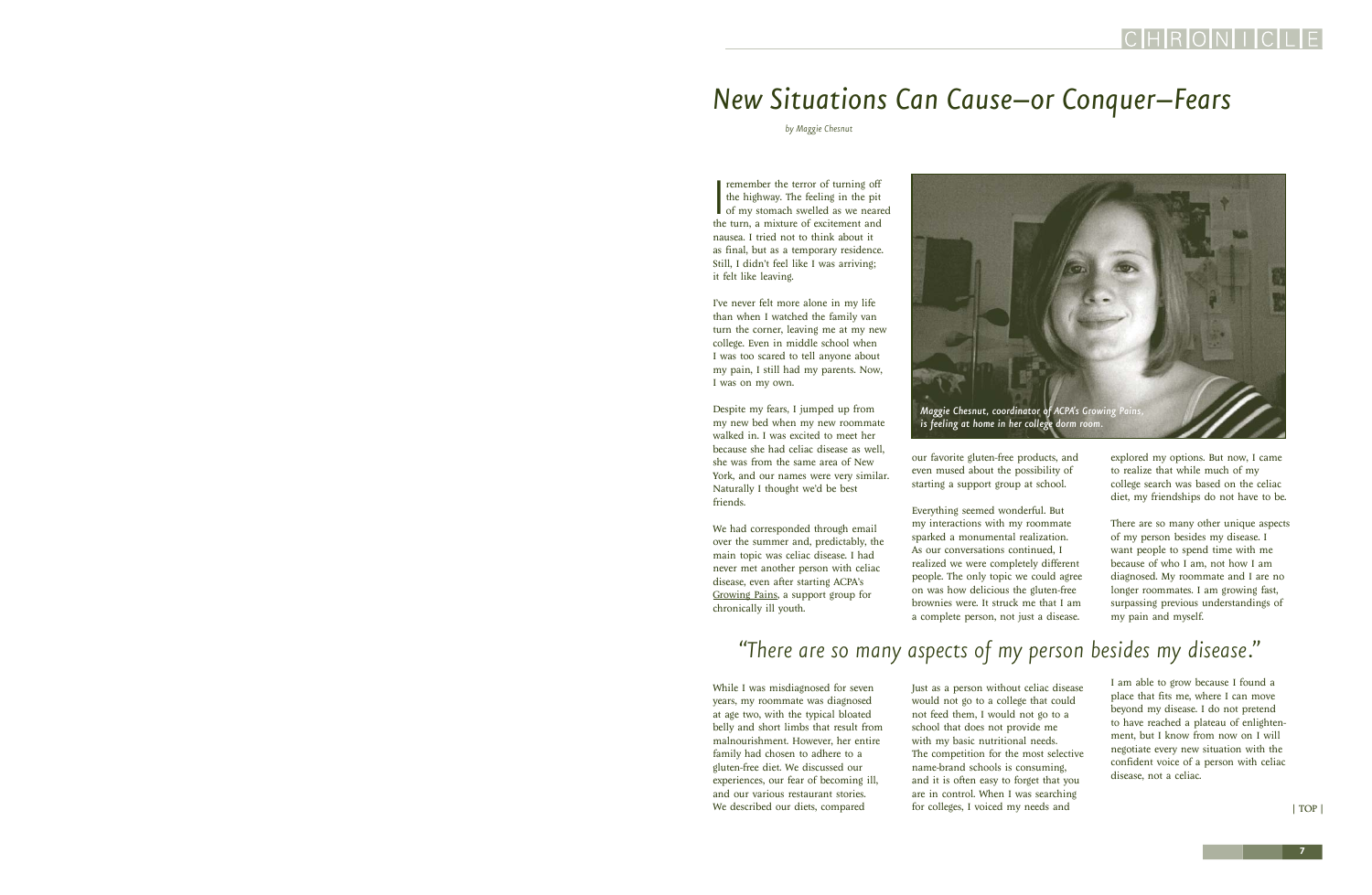# <span id="page-7-0"></span>*Diagnosis and Treatment of Anxiety Disorders in Chronic Spinal Pain*

**P**eople with chronic painful spin conditions are anxious, and for good reason. Uncertain about their eople with chronic painful spine conditions are anxious, and for good reason. Uncertain about the spine disease or spinal injury, they may worry about its affect on their and their families' well being.

- ❋ Will they be able to work and cope financially?
- ❋ Will the stress of pain and disability interfere with recreational activities and important relationships?
- ❋ Can they remain sexually active and emotionally intimate?
- ❋ Will they become more depressed?
- ❋ Which of the many treatment options should they pursue and will they have access to the best treatment for their conditions?

This situational anxiety often worsens pain or contributes to morbidity and poor treatment outcomes. Uncertainty in the healthcare system also contributes to anxiety, both directly and indirectly. Despite advances in diagnostic and therapeutic spine medicine, which create hope and relief for many with spine pain, healthcare systems are notoriously unable to adequately manage chronic spine pain.

High rates of spinal injury continue, and are often slow to be identified and correctly treated. In addition, successful chronic pain management, which requires attention to all the biopsychosocial factors affecting pain and its consequences, is beyond the scope of most physicians, most spine treatment centers, and many healthcare organizations.

When pain and its emotional effects are not controlled, a new neuropathological process, independent of the initial cause, may lead to the development of pain as a disease of the central nervous system with changes in the actual anatomy and physiology of the brain and spinal cord. These changes cause the pain signal to be permanently turned on, similar to a light or another electrical appliance with a faulty switch that is stuck on. Anxiety, through its activation of the sympathetic nervous system, acts to turn up the pain signal, much like a rheostat in an electric light. These cases may require sophisticated and intensive management by a comprehensive pain medicine center, generally not available to the public.

### *Dysfunction in Healthcare Leads to Anxiety*

We are seeing increased dysfunction in the present healthcare delivery system, which perpetuates the uncertainty in the management of spine pain. Healthcare institutions are governed by business principals of revenue generation and expense reduction instead of long-term evidence of functional recovery and patient success rates. To maintain economic viability, pain treatment centers must emphasize well-reimbursed procedures. They de-emphasize time-consuming chronic disease management approaches that are poorly reimbursed, and thus not available, even for Americans with excellent insurance. This dysfunction leads to more uncertainly and anxieties, as patients lose faith in their caregivers. So we have three sources of fear and anxiety.

- ❋ Persons with spinal pain are uncertain and fearful about their own and their family's future.
- ❋ The physician treating pain is uncertain as to how to proceed with treatment once initial treatment has failed.
- ❋ Even policy-makers, governmental agencies, and insurers, beset with

*by Carlos F. Tirado and Rollin M. Gallagher*



competing interests and the need for economic viability, are uncertain about the most effective strategies and policies.

But, there are ways to manage the problem of fear and anxiety in people with spinal pain, even within this insecure and anxiety-provoking healthcare environment.

## *Effectively Treating Fear of Pain*

Acute anxiety in reaction to pain, stress, and fear may be effectively treated by providing information about the condition and its treatment and by reassuring the patient that he or she will not be abandoned to agonizing pain.

Anxiety is contagious, and insecure physicians can transmit uncertainty to their patients. In turn, insecure patients and their resulting behavioral strategies—which they cannot control, such as becoming demanding or refusing to participate in necessary aspects of care—can exasperate physicians. A kindly, explanatory bedside manner calms the patient and, when necessary, benzodiazepines are situationally very effective, with the caveat that their use for more than four weeks carries an added risk of addiction.

If anxiety persists or if screening questions suggest a specific chronic anxiety disorder, patients should be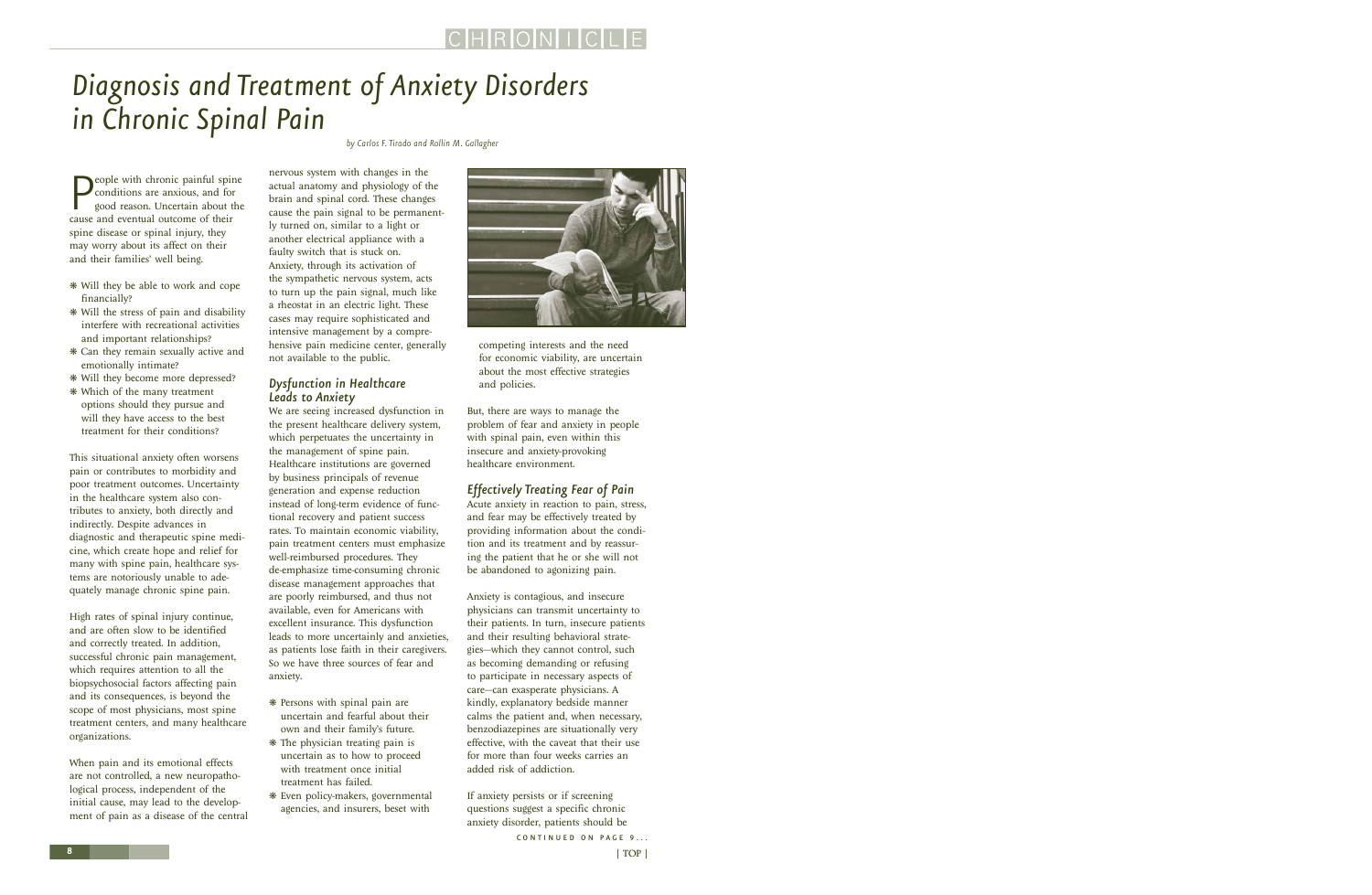#### <span id="page-8-0"></span>C O N T I N II E D F R O M P A G E 8

treated by a clinician who can manage the psychopharmacology of each disorder.

#### *Knowledge Combats Anxiety*

Patients with specific anxiety disorders respond well to anti-anxiety medication regimens that are specific for that particular disorder, as well as to the shortterm use of benzodiazepines. Selectively and skillfully integrating anxiolytic treatment with psychotherapeutic treatments, such as coping skills training, including cognitive behavioral therapy and relaxation, usually confers the greatest benefit. Creating attitudes of self-help through knowledge and behavioral pain management training will complement the selective use of anxiolytics. For a [list of websites](http://www.theacpa.org/people/health.asp) that provide information about pain and can be used to further self-knowledge,

go to [www.theacpa.org](http://www.theacpa.org), and click on People with Pain/Resources.)

A prevailing challenge to spine medicine is the mobilization of the needed resources to coordinate effective treatment for anxiety with the treatment of spinal pain. The advent of evidencebased medicine, with reimbursement increasingly determined by outcomes, rather than procedural credentialing, encourages physicians to address more effectively the anxiety associated with spinal pain.

**Rollin M. Gallagher, MD, MPH, is Director of The Center for Pain Medicine (part of the University of Pennsylvania Health System), Clinical Professor of Psychiatry at Penn and Director of Pain Medicine at the Philadelphia VA Medical Center.**

Excerpted from Chapter 15, *Interventional Spine: An Algorithmic Approach* Editors: Curtis Slipman, Rick Derby, Frederick Simeone, and Tom Mayer. New York: Elsevier (expected publication date, July 30, 2007)

Gallagher RM. Rational polypharmacy in integrated pain treatment. *Am J Phys Med & Reh* 2005(S);84(3):S64-76.

Gallagher RM. Biopsychosocial pain medicine and mind-brain-body science. Physical Medicine and Rehabilitation Clinics of North America. 2004;15:855-882.

Gallagher RM, Verma S. Mood and anxiety disorders in chronic pain. In R. Dworkin and W. Brieghtbart (Eds), *Psychosocial and Psychiatric Aspects of Pain: A Handbook for Health Care Providers*. *Progress in Pain Research and Management*, Vol. 27. Seattle: IASP Press, 2004.

[| TOP |](#page-0-0)

### *[Self Management](#page-5-0)*  CONTINUED FROM PAGE 6...

Fear of pain, then, can become a major barrier to how chronic pain is self-managed on a day-to-day basis. Fear sends internal messages that interfere with taking positive steps. Turning negative or fear-related messages into positive ones is an important phase of your progress. When fear is linked to certain activities, the link can only be broken by taking graduated steps that are guided by self-defined goals. When these goals are individually set, they are more likely to motivate you to achieve them. Motivation combined with selfefficacy increases goal attainment.<sup>3</sup>

### *Set Goals and Believe in Achievement*

The underlying lesson related to fear of pain and its self-management is that fears can be acknowledged and positively addressed. To achieve this

## *Fears can be acknowledged and positively addressed.*

requires motivation, the belief it can be done, and realistic goal setting. Once realistic short-term goals are achieved, they can be raised to a higher level as appropriate.

For example, a beginning goal might be to walk a half-block three days a week within a two-month period. If you achieve this goal by the end of two months, you can revise it so you walk further and/or walk more often. The same kind of approach can be taken to learn other strategies such as guided imagery to relax, planning activities to better pace yourself, or developing assertiveness in explaining your situation to others.

As goals are met and you feel comfortable using new techniques, add these to your "bag." Try to keep it filled

with self-management strategies that are *right for you* so they can be pulled out and used when needed.

**Gail C. Davis, EdD, RN is a Professor, Texas Woman's University College of Nursing, involved with research, aging, and exploring scholarship, instrumentation, chronic pain, pain management, older adults, arthritis, osteoporosis, and chronic conditions. She can be reached at [gdavis@twu.edu.](mailto:gdavis@twu.edu)**

[| TOP |](#page-0-0)

#### References

1 Davis GC. The meaning of pain management: a concept analysis. *Adv Nurs Sci.* 1992;15:77-86.

2 Davis GC, Hiemenz ML, White, TL. Barriers to managing chronic pain of older adults with arthritis. *J Nurs Sch.* 34:121-126.

3 Reneman MF, Preuper HRS, Kleen M, Geertzen JHB, Dijkstra PU. Are pain intensity and pain related fear related to functional capacity evaluation performances of patients with chronic low back pain? *J Occup Rehabil.* 2007; 17:24-258.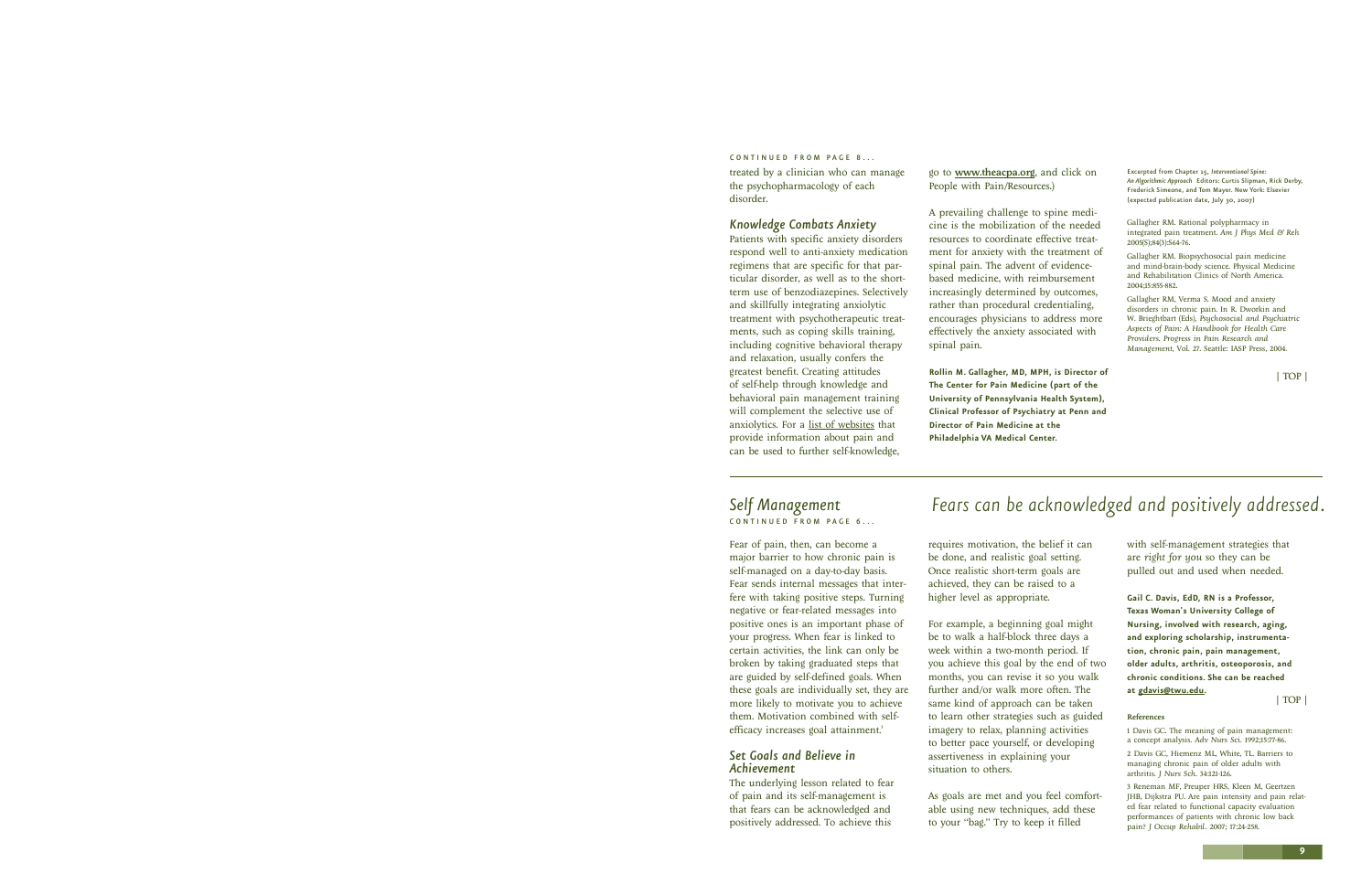## <span id="page-9-0"></span>*ACPA Update*

## *New ACPA Groups*

*Welcome to our new groups and facilitators.*

> *Dale Mallone Fullerton, CA*

*Jillian Browne Justin, CA*

*Kristi Dalven Long Beach, CA*

*Kathy Eggebrecht Orange, CA*

*Francine Silverman Deerfield, IL*

*Samantha Nagy Rogers City, MI* 

*Laurel Jerin Mayfield Heights, OH* 

*Margaret Matthews Falls Church, VA*

> *Lynn Streu Leesburg, VA*

*Bob Zgne Woodbridge, VA*



## *ACPA Builds Links with Emergency Physicians*

The emergency department (ED) may be all too familiar to people with chronic pain, but many emergency department staff members are less familiar with the needs and expectations of people with pain. The ACPA will begin to address this gap this fall by presenting a poster of the results of our ED study and having a booth at the national meeting of the American College of Emergency Physicians (ACEP) Oct. 8-11, 2007 in Seattle, Washington.

The event is part of an ongoing project, underwritten by Cephalon, to help make communication between people with pain and the ED staff more effective. It is expected that 5,000 emergency physicians will attend this year's conference.

### *Pain Awareness Month Tool Kits Available Online*

September is Pain Awareness Month and the ACPA has tool kits that can be used by nurses, pharmacists, and others to draw attention to and build understanding of pain issues on a local level.

Visit our web page at **[www.theacpa.org](http://www.theacpa.org/partners/info_ad.asp)**, click on Partners for Understanding Pain on the home page, then Information and Advocacy to [download your tool kit.](http://www.theacpa.org/partners/info_ad.asp) You'll also find information there about creating awareness about pain in older adults.

## *ACPA/Kaiser Partnership*

This fall, the ACPA and Kaiser Permanente Health System will pilot a program to provide support to people being treated for pain issues in certain Kaiser facilities. Penney Cowan will conduct training sessions for Kaiser staff members and patients in the pain management skills ACPA teaches in California and the Washington, D.C., area. The goal is to prepare individuals to take an active role in maintaining wellness through ACPA support groups.

The ACPA welcomes inquiries from other health care facilities with an interest in a similar program.

## *ACPA and AgrAbility*

Farming continues to rank as one of the most dangerous occupations in the U.S. Injuries are common and farmers struggle each day to cope with arthritis, knee, and back problems—to name just a few—that are caused by the daily demands of production agriculture. The AgrAbility Project is a national initiative of the Easter Seals Society, underwritten by the United States Department of Agriculture. It provides education, resources, and support to farmers and ranchers with disabilities. The ACPA is proud to join in this effort.

We are currently seeking funding to work with the AgrAbility staff to identify 10 areas in the country where the ACPA can work with local farmers and ranchers. We will train injured farmers and ranchers in the basics of pain management and help them establish support groups in their communities. If this initial project is successful, we hope to expand the project in the years to come.

### *National Pain Care Policy Act Introduced in the U.S. House of Representatives*

In mid July, Representatives Lois Capps (D-CA) and Mike Rogers (R-MI) introduced the National Pain Care Policy Act of 2007, which would improve pain care research, education, training, and access. The pain community has been instrumental in joining forces to support and advance this important legislation. This bill is a reintroduction of HR 1020 and includes many of the earlier bill's key features. The new bill is known as HR 2994.

CONTINUED ON PAGE 11...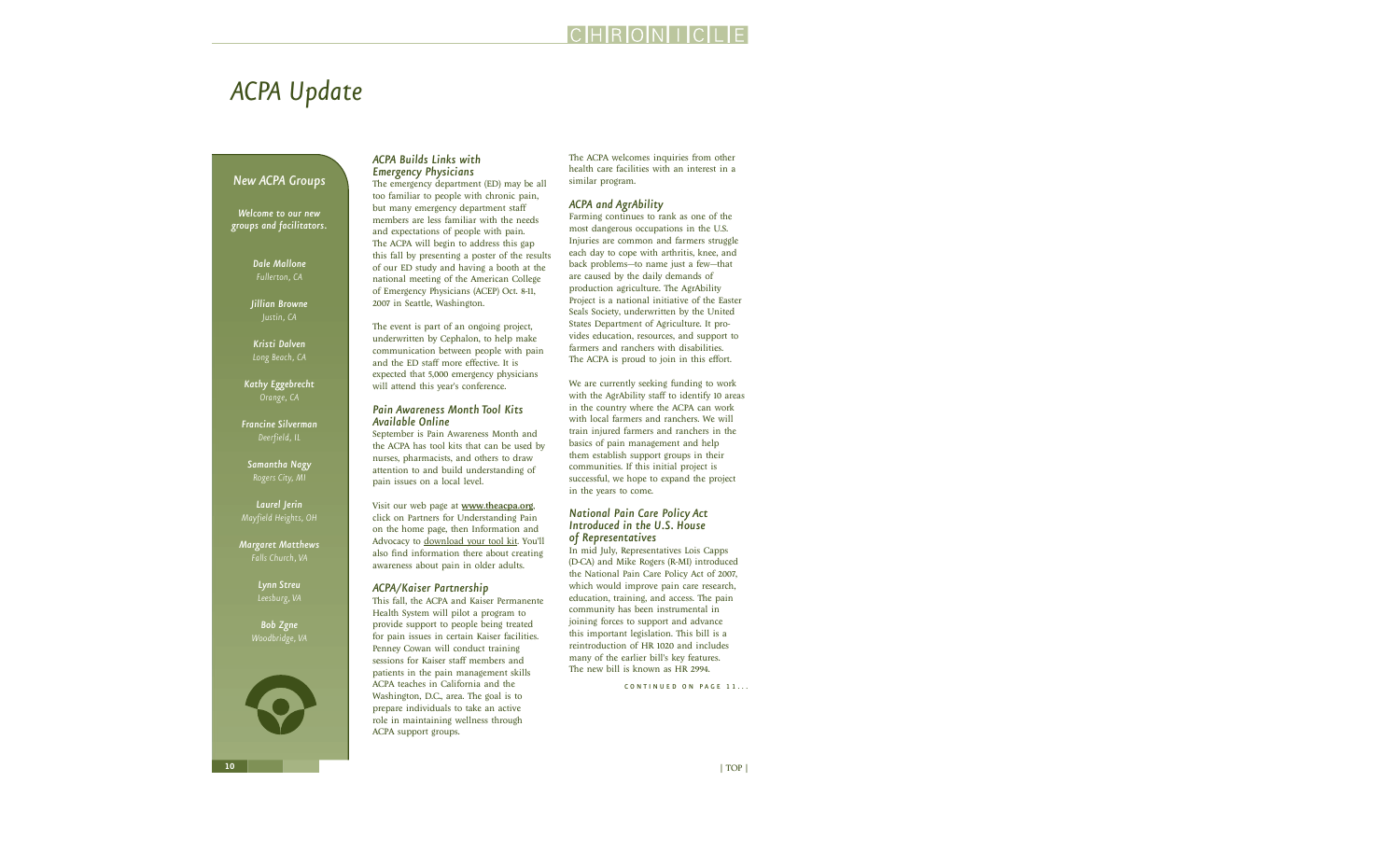#### <span id="page-10-0"></span>C O N T I N II E D F R O M P A G E 10

The National Pain Care Policy Act of 2007 summary states: *Pain is the most common reason Americans access the health care system and is a leading contributor to health care costs. Pain is also a leading cause of disability. Most painful conditions can be relieved with proper treatment, and providing adequate pain management is a crucial component of improving and maintaining quality of life for patients, survivors, and their loved ones. Yet people in pain often face significant barriers that can prevent proper assessment, diagnosis, treatment and management of their pain. The National Pain Care Policy Act of 2007 is designed to address many of these barriers by improving pain care research, education, training, access, outreach and care.*

The bill, if passed, would:

*Authorize an Institute of Medicine Conference on Pain Care to:*

- ❋ Increase awareness of pain as a significant public health problem;
- ❋ Evaluate the adequacy of pain assessment, treatment and management;
- ❋ Identify barriers to appropriate pain care;
- ❋ Establish an action agenda to address barriers and improve pain care research, education, training and clinical care;
- ❋ Highlight disparities in pain care specific to populations that are disproportionately under-treated for pain; and
- ❋ Report to Congress on findings and recommendations.

*Provide a statutory base for the trans-institute Pain Consortium at the National Institutes of Health to:*

❋ Establish and maintain a coordinated national agenda for basic and clinical research on pain causes and effective treatments;

- ❋ Promote integrated pain research, training and related activities across NIH institutes, centers and programs;
- ❋ Convene an annual conference to assess and make recommendations for NIH pain research and program activities; and
- ❋ Establish a multidisciplinary Consortium Advisory Committee.

*Improve health professionals' understanding and ability to assess and appropriately treat pain, and:*

- ❋ Require the Agency for Healthcare Research and Quality (AHRQ) to collect and disseminate protocols and evidence-based practices regarding pain; and
- ❋ Authorize the Health Resources and Services Administration (HRSA) to provide grants for development and implementation of programs to educate and train professionals in pain assessment and care.

*Require the Secretary of Health and Human Services to develop and implement a national outreach and awareness campaign to educate consumers, patients, families and other caregivers on the:*

- ❋ Significance of pain as a national public health problem;
- ❋ Risks to patients if pain is not properly assessed and treated;
- ❋ Availability, benefits, and risks of treatment and management options;
- ❋ Importance of having pain assessed and treated;
- ❋ Role of pain management specialists;
- ❋ Resources available to patients and other consumers to help in dealing with pain; and
- ❋ Prevalence and causes of disparities in pain management among underserved populations.

In designing the program, the bill emphasizes the need to reach underserved populations and to provide

resources that will reduce disparities in access to appropriate pain treatment.

To learn more about the bill, visit the American Pain Foundation web site at [www.painfoundation.org](http://www.painfoundation.org). To voice your support for the bill, contact your own representative. You can identify him or her using the US House of Representatives web site: [www.house.gov](http://www.house.gov) and clicking on "Representatives" or "Representatives by State."

[| TOP |](#page-0-0)

*The Chronicle is published quarterly by the American Chronic Pain Association.*

*We welcome essays, poetry, articles, and book reviews written by people with chronic pain or their families.*

*Please send inquiries to:*

The ACPA P.O. Box 850 Rocklin, CA 95677

**Executive Director:** Penney Cowan

**President, Board of Directors:** Bridget Calhoun

**Medical Editor:** Steven Feinberg, M.D.

**Copy Editor:** Alison Conte

**Special Features:** Sally Price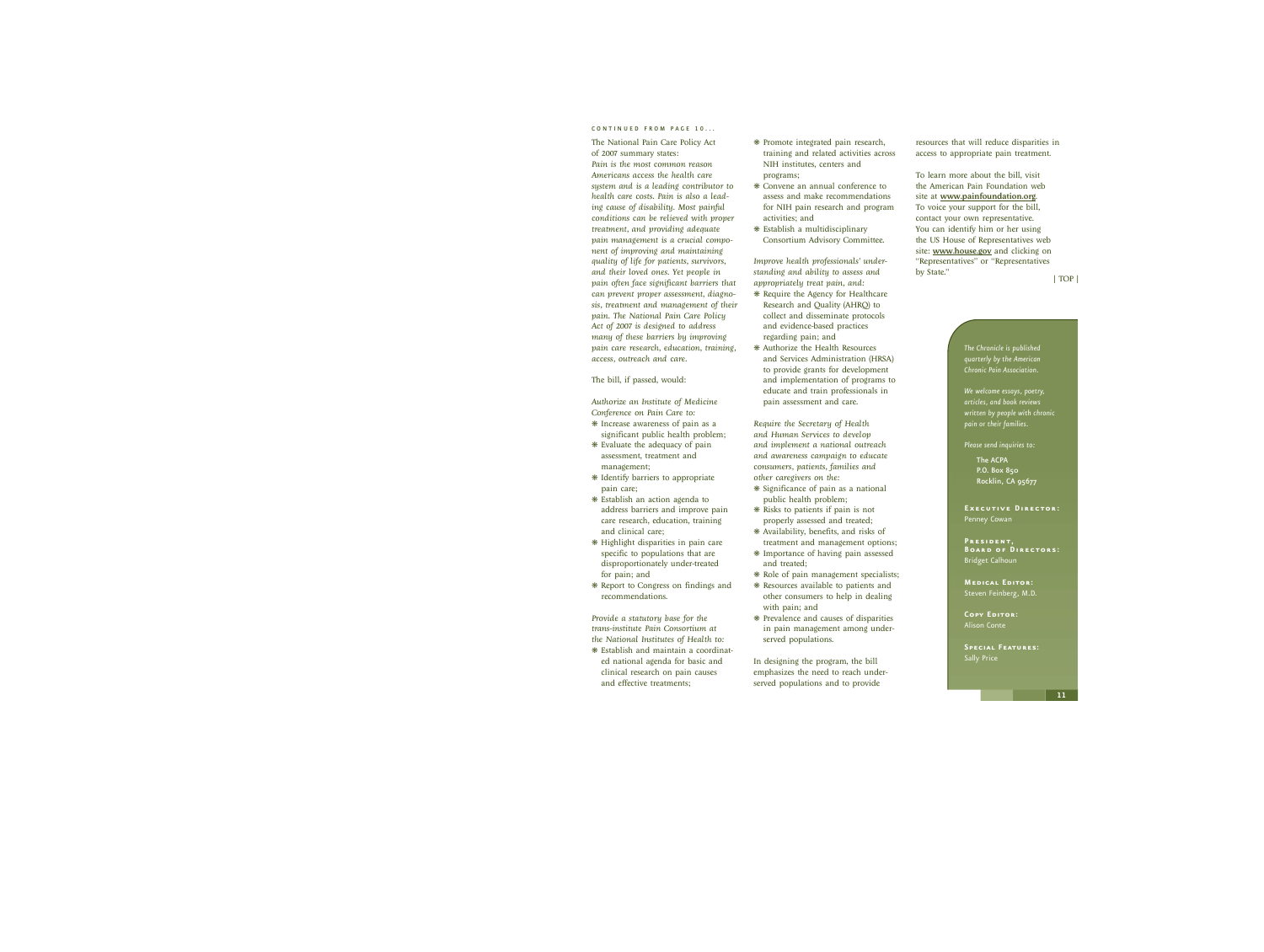# <span id="page-11-0"></span>*Sally Price: Look for the Blessing*

*by Alison J. Conte*

S ally Price is a familiar name to<br>
For eight years, she's been inter-<br>
viewing people with pain and sharing ally Price is a familiar name to readers of the ACPA *Chronicle*. For eight years, she's been intertheir stories. But who is the woman behind the byline?

Sally, 62, of Newport News, Virginia, has led an ACPA support group for 12 years and lives a full life, despite having had chronic pain for 28 years.

She had scoliosis and a back injury followed by back fusion treatments and surgery to implant a pain pump. "It didn't cure the pain, I just ended up with a very stiff back," she recalled. "I was going to have to live with pain."

Needing a different type of job to accommodate her back pain, she went back to school in her late 40s and earned a master's degree in occupational therapy. Working as an OT, she tried pain support groups but her initial experiences were disappointing, "I wanted advice from someone with pain who knew what I was going through."

She discovered this in ACPA and started a support group in Newport News for her patients who were injured on the job. "I showed them that you could work at a job, even with pain," she said. Currently, the monthly meetings have six core members who attend regularly and have helped many others "graduate." Still others stick around to help newcomers.

"If new people join us, we discuss and share their problems and give them the help they need," said Sally. "We use the ACPA manual and work kits as back up, but I don't want to be a teacher. I just want to keep the discussion going."

She brings in speakers, from pain doctors, physical therapists, and psychologists, to disability advocates,

lawyers, and assistive technology specialists. One speaker was a clown, in full costume, who lived in constant pain and used a wheelchair. "She brought out the child in all of us," Sally recalled.

"New people are so glad to find us," she said. "We are the first place they've been to where people understand. They are relieved to be believed and not thought of as crazy."

### *Acceptance Comes First*

Accepting the pain is the hardest and most important lesson. "We can spend a long time looking for the magic cure," she said. "I tell them, 'We are here to help you live with it,' and that isn't always what they want to hear."

"Penney [Cowan] was right to make acceptance the first step," said Sally. "Accepting the pain allows you to go on and live your life. But you have to do it every day."

For Sally, it was not just accepting herself as a person with pain; she also had to learn to live as a grandparent with pain. "I wasn't going to be able to lift the children or be on the playground for a long time," she realized. "You have ideals of what you want to be and all of those roles affect other people. The grandchildren don't always understand."

Her husband, John, also adapted to having a wife with pain, as it affected their social and home life. "He spends a lot of time waiting for me, but he's terrific. He's stuck by me."

Sally continues to follow her dreams and has found ways to do the things she enjoys, using adaptive tools and planning ahead. "We took a cruise to Alaska, which would be wonderful for anyone with a disability. There is no

tight schedule, no unpacking, but you still have the ports, destinations, and on-board activities. When you need to, you have lots of places where you can lie down."

## *Writing About Other Lives*

A former newspaper reporter and freelance writer, Sally began writing for the *Chronicle* after she met ACPA Executive Director Penney Cowan at an ACPA retreat. "I love meeting people from all over the country, finding out about their stories," Sally said. "In interviewing them, I must gain their trust—it helps that I've experienced the same trip."

When she's not writing or running her support group, Sally reads, enjoys family, and going out to eat or to the theatre. "I have a wedge that allows me to watch a show without pain. I carry it with me on a luggage carrier and I lie down on the floor in spots designated for people with wheelchairs."

Her wedge allows Sally to get out and take part in life. While she puts up with some strange looks and remarks, she's learned not to care what people think. She also deals with comments when she walks from her car after parking in a handicapped parking spot. "It's an opportunity to educate people about chronic pain and eventually they accept it."

"One thing I especially enjoy is going to church and Bible studies. The Lord Jesus Christ is an important part of my life. He truly keeps me going," she said.

Sally's personal slogan—Look for the Blessing—is a message to seek out the positive and be open to the good things in life, a lesson she conveys in her work with the ACPA and everywhere else.

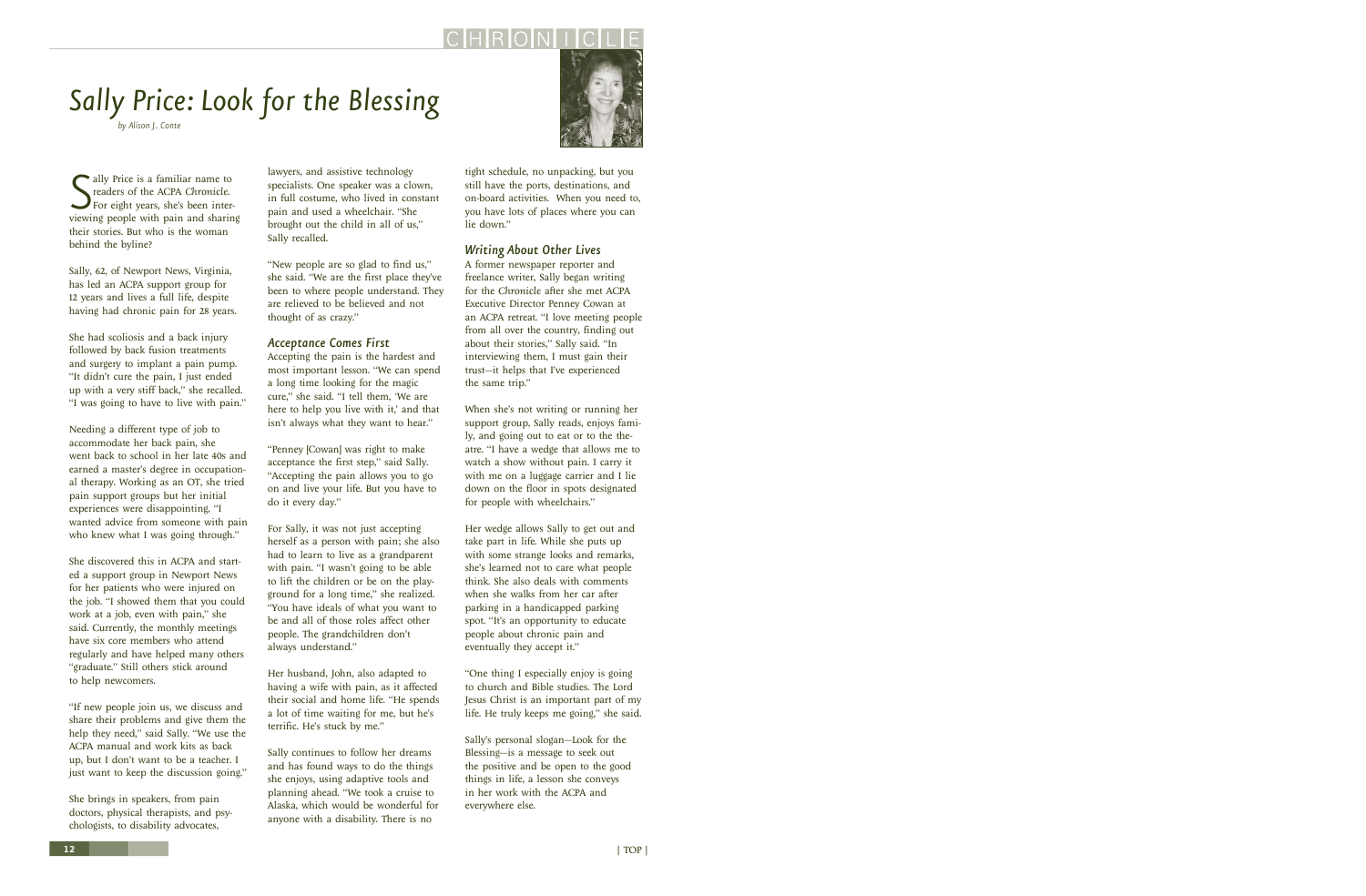## <span id="page-12-0"></span>*Book Reviews*

## *The Savvy Woman Patient: How and Why Sex Differences Affect Your Health*

*Edited by Phyllis Greenberger, MSW, with Jennifer Wider, MD*

Reviewed by Brenda Hendricks

Women and men are different. Unfortunately health care providers have not always recognized how these differences can affect health and should govern care. Researched and written by the Society for Women's Health Research and based on its almost 15 years as a research advocacy organization, this comprehensive guide provides real answers to vital questions that affect a woman's health from young adulthood to menopause and beyond.

F. Haseltine, PhD, MD and founder of the Society for Women's Health Research, states that this book's goals are to "offer a better understanding of diseases that affect men and women differently, to show how much research is being done on all of the conditions that affect women, and to show how all our lives are being improved by that research."

This book is written in down-to-earth language that anyone can understand. It has interesting stories cited by real women like Ruth Ginsburg, associate justice of the U.S. Supreme Court. It discusses diseases, risk factors, symptoms, diagnosis, and treatments, and why your sex matters.

The book tells us about tests we should have to keep us healthy at different ages. It also examines the future of women's health and how important research about women's health can affect our future. This book is an excellent resource for women. In my

opinion the goals were definitely met. According to the Society's web site, *The Savvy Woman Patient* covers sex-based biology, family histories, women's special nutrition, exercise, preventive measures, and aging process, as well as diseases and conditions that affect women differently than men.

*The Savvy Woman Patient: How and Why Sex Differences Affect Your Health; published by the Society for Women's Health Research, ISBN: 193310208X. \$13 per copy when ordered from [www.womenshealthresearch.org](http://www.womenshealthresearch.org)*

## *The Miracle of the Breath: Mastering Fear, Healing Illness, and Experiencing the Divine By Andy Caponigro*

Reviewed by Margaret Reilly-Sabourian

This is an excellent book for people who live with chronic pain and recommended reading for anyone who wants to explore the power of meditation and breath work that is given so freely to all of us. This book is a wonderful opportunity to start learning the

hidden healing qualities that one's own breath has to offer.

CHRONIC

Andy Caponigro offers different styles of breath work that are simple for beginners to understand. He then offers more advanced techniques as the reader goes along in his book. You really get the sense that he is traveling right with you, gently teaching and adding to your knowledge. You feel no rush to go to the next step because one of the basic lessons is to use breathing to become content in the moment.

This book could also be used as a reference tool for improving or honing one's breathing exercises on any given day. *The Miracle of the Breath* explores the importance of breath not only to physical well being but as a main conduit of divine energy. Replete with stories and case studies of people healed of asthma, arthritis, anxiety attacks, and other physical and mental traumas through proper breath work, the book also examines the concept of breath as a spiritual life force, according to reviews on **Amazon.com**.

*352 pages; \$15.95 from New World Library (February 9, 2005) ISBN-10: 1577314786* [| TOP |](#page-0-0)